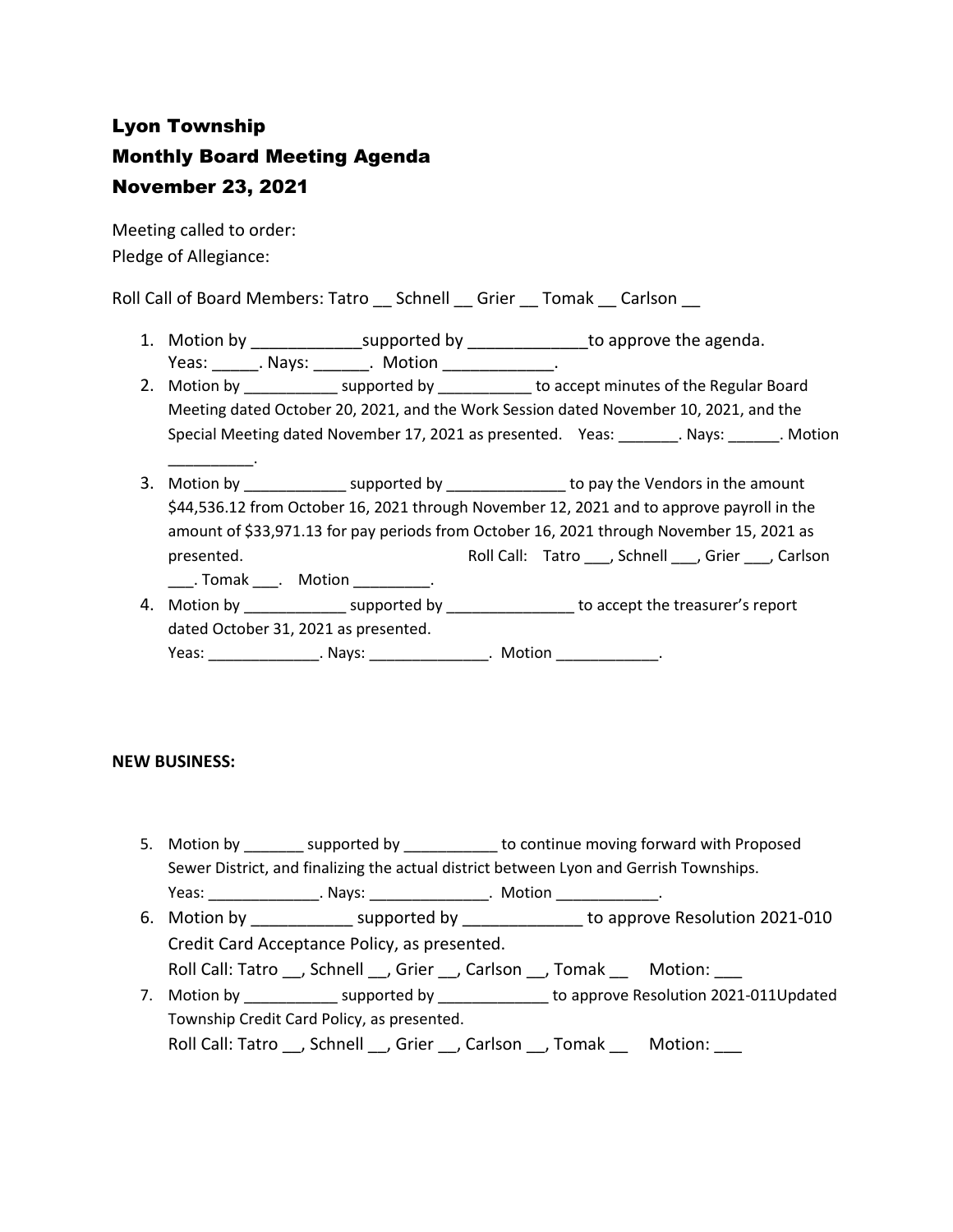- 8. Motion by \_\_\_\_\_\_\_ supported by \_\_\_\_\_\_\_\_\_\_ to approve \$50 bi-monthly increase for Gail Holder covering cost of running billing claims. Roll Call: Tatro \_\_, Schnell \_\_, Grier \_\_, Carlson \_\_, Tomak \_\_ Motion: \_\_\_
- 9. Motion by \_\_\_\_\_\_\_ supported by \_\_\_\_\_\_\_\_\_\_ to adjust the CCCOA sewer assessment on the winter tax bill from 194,637.03 to 193,987.05. Roll Call: Tatro \_\_, Schnell \_\_, Grier \_\_, Carlson \_\_, Tomak \_\_ Motion: \_\_\_
- 10. Discussion on Lyon Township Covid Exposure/ Quarantine Policy

## **CORRESPENDENCE:**

## **BOARD COMMENTS:**

**Supervisor Tatro:**

**Clerk Schnell:** 

**Treasurer Grier:**

**Trustee Tomak:**

**Trustee Carlson:**

## **PUBLIC COMMENTS**:

Motion by \_\_\_\_\_\_, supported by \_\_\_\_\_\_\_\_ to adjourn the meeting. Yeas: \_\_ Nays: \_\_\_ M: